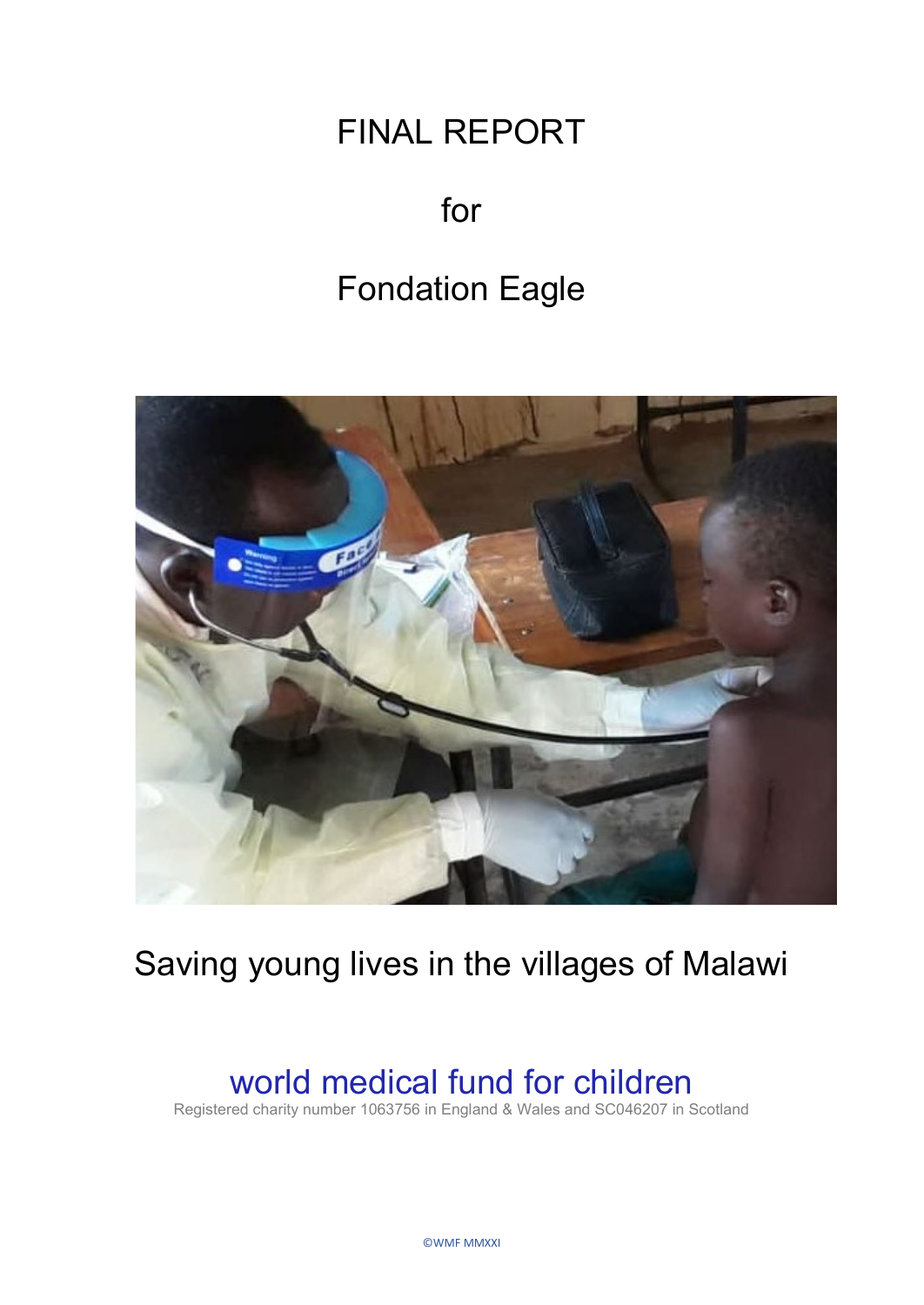| F.E. reference:                   | 557                                                                               |  |  |  |
|-----------------------------------|-----------------------------------------------------------------------------------|--|--|--|
| Date of acceptance:               | 27th October 2020                                                                 |  |  |  |
| <b>Amount:</b>                    | £26,290. Received on the 5 <sup>th</sup> November 2020.                           |  |  |  |
| Name:                             | Mobile Clinics: Saving young lives in the villages of                             |  |  |  |
| Malawi and the provision of PPEs. |                                                                                   |  |  |  |
| Location:                         | Nkhotakota district, Malawi.                                                      |  |  |  |
| <b>Project period:</b>            | December 2020 to July 2021.                                                       |  |  |  |
| No of beneficiaries:              | 20,802                                                                            |  |  |  |
| <b>Conversion rate:</b>           | Value of the £UK to MKW has varied from 984Mk to                                  |  |  |  |
|                                   | 1,115Mk – effective rate for most transactions for this project has been 1,005Mk. |  |  |  |
|                                   | Value of the $EUK$ to CHF is calculated at $EUK = 1.18CHF$                        |  |  |  |

|  | <b>Budgets &amp; Expenditure:</b> |
|--|-----------------------------------|

| <b>Item</b>           | <b>Request</b> | <b>Expenditure</b> | <b>Supplier</b> | <b>Balance</b> |
|-----------------------|----------------|--------------------|-----------------|----------------|
| <b>Face shields</b>   | 1,405          | 1,373              | Pharmavet       | 32             |
| Gowns                 | 81             |                    |                 | 81             |
| N95 masks             | 4,433          | 4,466              | Onsa            | (33)           |
| <b>Surgical masks</b> | 680            | 1,169              | Onsa            | (489)          |
| <b>Sanitiser</b>      | 2,403          | 1,432              | Pharmavet       | 971            |
| <b>Medicines</b>      | 16,137         | 15,027             | Pharmavet       |                |
| ш                     | $\mathbf{u}$   | 2,263              | ш               | (1, 153)       |
| Children with cancer  | 2,112          | 1,728              | Local           | 384            |
| <b>TOTALS</b>         | 27,251         | 27,458             |                 |                |

The total expenditure was £27,251 against a grant of £26,291 plus an underspend on a previous project of £960 – making an overspend of £207.

Face shields; our clinical team experimented with goggles but found that continued usage lead to inflammation and discomfort so they have gone back to using face masks.



## Our work:

The need for our mobile clinics grows exponentially; especially now when faced with the COVID pandemic, people tell us they feel far safer at our mobile clinics than at hospitals or health centres.

As we so often hear "You always turn up, you always have the best clinical staff and nurses and you always have all the medicines in stock…".

The problem for we face every day is the demand far exceeds what we can deliver. In a perfect world we would run another vehicle, employ two more doctors/clinical officers and four more nurses – but as ever, the barrier is the cost.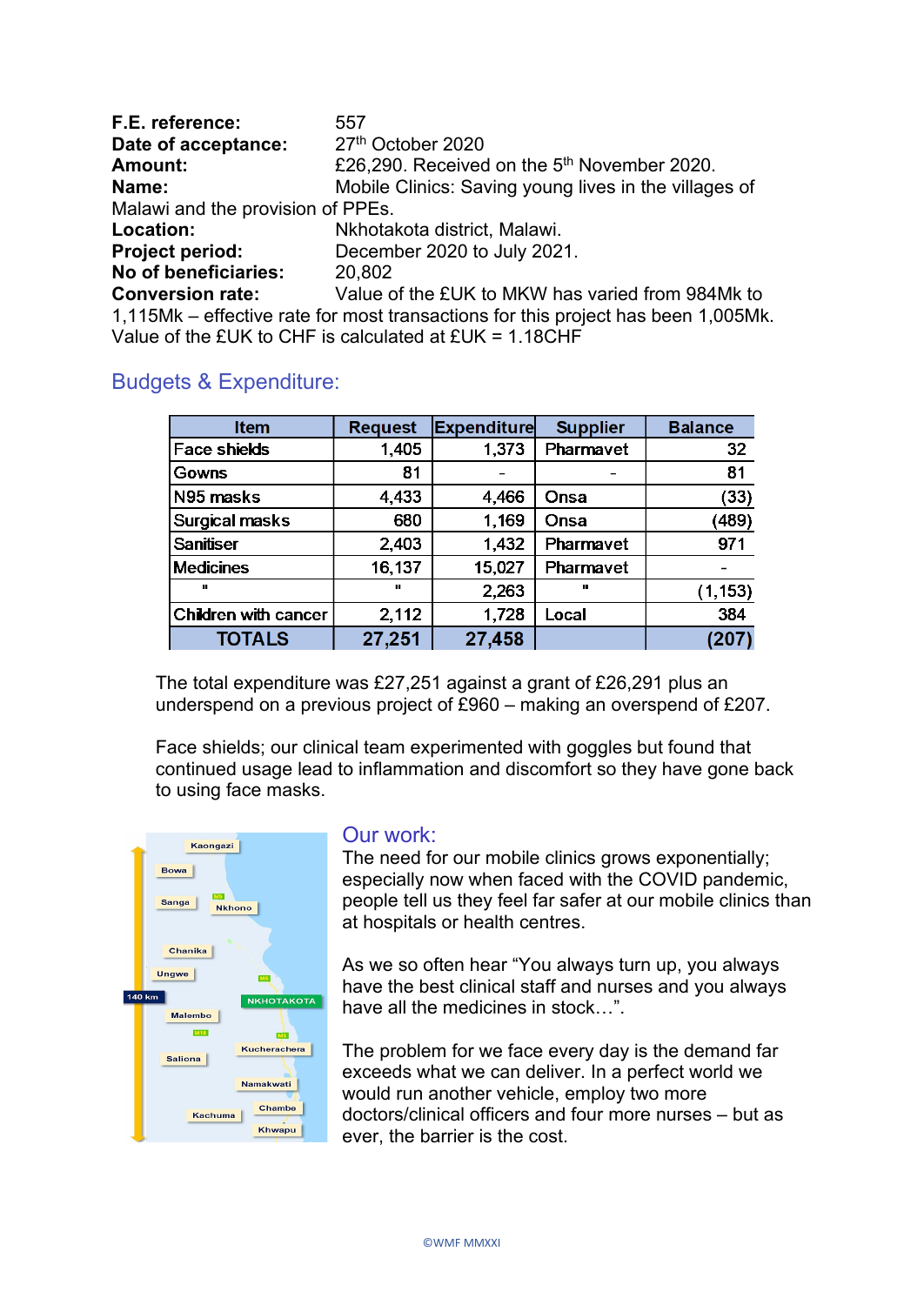On an average clinic day five years ago, 350 sick children would be seen by two clinicians. Allowing one hour's travel each way and working an eight-hour day that gave around two minutes diagnostic time per child.

Since then, we have significantly raised the quality of care we deliver from working with just a stethoscope and an otoscope - to today where we carry a portable ECG (Electrocardiograph) that provides A4 print outs, an ultrasound machine and have our own FBC (Full Blood Count) machine. This means we can diagnose and treat a far wider range of more serious conditions – but it does mean spending considerably more time with each child patient.

This means we have to limit the number we see at every clinic site - otherwise the clinic would never end. One significant change we have introduced in our Modus Operandi is triage by our mature and highly experienced nurses (to weed out those parents and guardians who bring their children for a free checkup when little or nothing is wrong) so that the most needy seriously ill and dying children are seen.

#### Children with cancer:

With our advanced diagnostic equipment (in particular the ultrasound device) we are now far better equipped to identify those children who have cancer. We are continuing the successful protocol of referral to the oncology unit in Lilongwe with nine children and their accompanying parent/guardians benefitting from this initiative.

### Malawi and COVID:

The conditions in Malawi seemed tailor made for disaster when faced with the COVID pandemic with widespread under-nourishment, a low level of health in general, the population living in close proximity in the towns and cities with no lockdowns and a significant number of the population with damaged immune systems.

We cannot yet explain why the pandemic appears to be less virulent in Malawi and other sub-Saharan African nations. We understand how Sars-CoV-2 enters human cells by binding on to the Ace-2 receptors (that play a role in blood pressure control) in the upper respiratory tract which is where the virus first makes its home before migrating to other major organs.

Sars-CoV-2 l then attacks various organs but the most damage is from the overreaction from the immune system, the "cytokine storm" of proteins released by the body in response to infection that bring inflammation as part of the healing process.

There have certainly been deaths; we hear of high-profile public figures dying and our clinicians have lost friends and colleagues. Whilst we have not seen the explosion of infections we anticipated, the official figures may not reveal the true extent of the effects of the pandemic.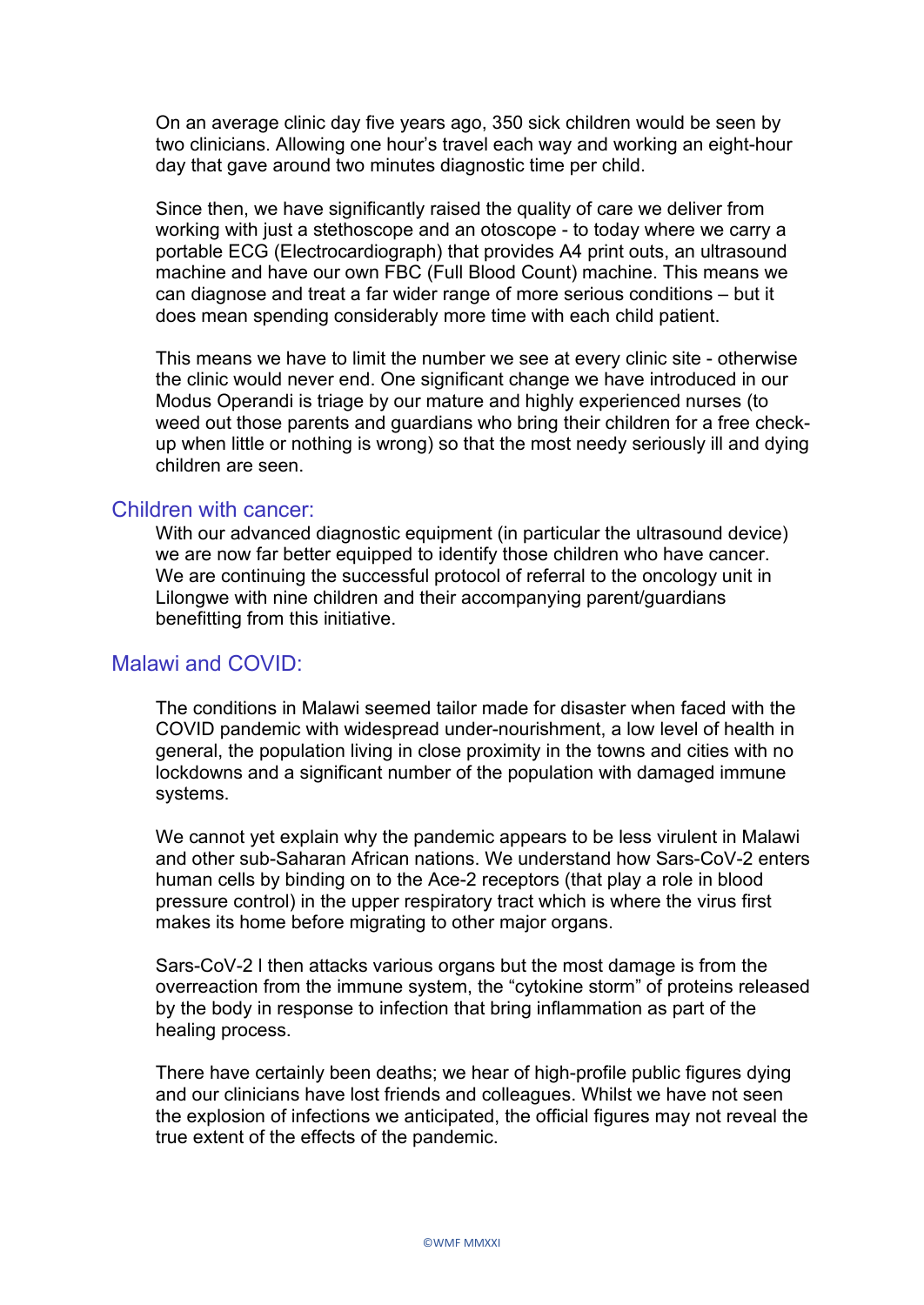The official data to August 2021.

|     | <b>Nation Population</b> | <b>Cases</b> | <b>Deaths</b>                                                                                                                                                                                                                                                                                                                                                                                                                |
|-----|--------------------------|--------------|------------------------------------------------------------------------------------------------------------------------------------------------------------------------------------------------------------------------------------------------------------------------------------------------------------------------------------------------------------------------------------------------------------------------------|
|     | Malawi 20 million        | 52,357       | 2,185                                                                                                                                                                                                                                                                                                                                                                                                                        |
| UK. | 68 million               | 4,500,000    | 132,000                                                                                                                                                                                                                                                                                                                                                                                                                      |
|     |                          |              | $\mathbf{M} = \mathbf{M} = \mathbf{M} = \mathbf{M} = \mathbf{M} = \mathbf{M} = \mathbf{M} = \mathbf{M} = \mathbf{M} = \mathbf{M} = \mathbf{M} = \mathbf{M} = \mathbf{M} = \mathbf{M} = \mathbf{M} = \mathbf{M} = \mathbf{M} = \mathbf{M} = \mathbf{M} = \mathbf{M} = \mathbf{M} = \mathbf{M} = \mathbf{M} = \mathbf{M} = \mathbf{M} = \mathbf{M} = \mathbf{M} = \mathbf{M} = \mathbf{M} = \mathbf{M} = \mathbf{M} = \mathbf$ |

We will continue to base our assessment of the situation on what we see working in the front lines.

### Vaccines:

Malawi was fortunate to be one of a small group of nations in sub-Saharan Africa given early access to vaccines; the take up however was less than expected and many precious phials of vaccine have had to be destroyed because their expiry date was passed.

We were able to ensure our team were amongst the first to be vaccinated, aided doubtless by our Chief Clinical Officer's excellent working relationship with the government district hospital.

#### PPEs

The vitally needed protection for our team arrived safely from Switzerland; shipping goods to central Africa and their importation can be a major challenge but the whole process and link-up with Onsa Medical went very smoothly.



As we work on the front lines it was vital to ensure our team were properly protected as soon as the vaccines became available.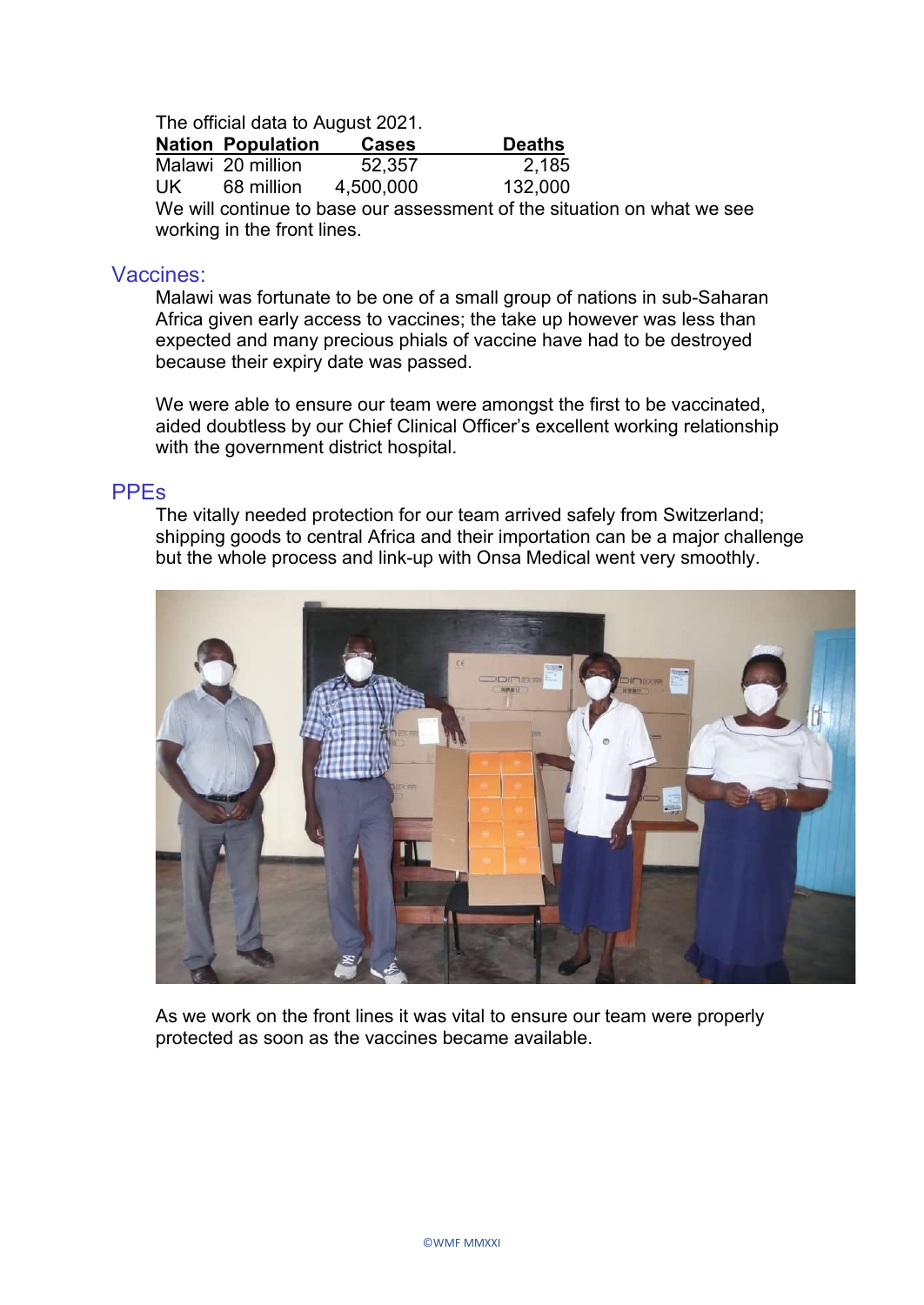## Vaccination:



Benjamin, our paediatrician receiving his jab.



Triage at our clinics; the "Red and Blue" methodology we developed last year is proving to be a great success.



Christina, one of our highly experienced nurses giving medication to a baby.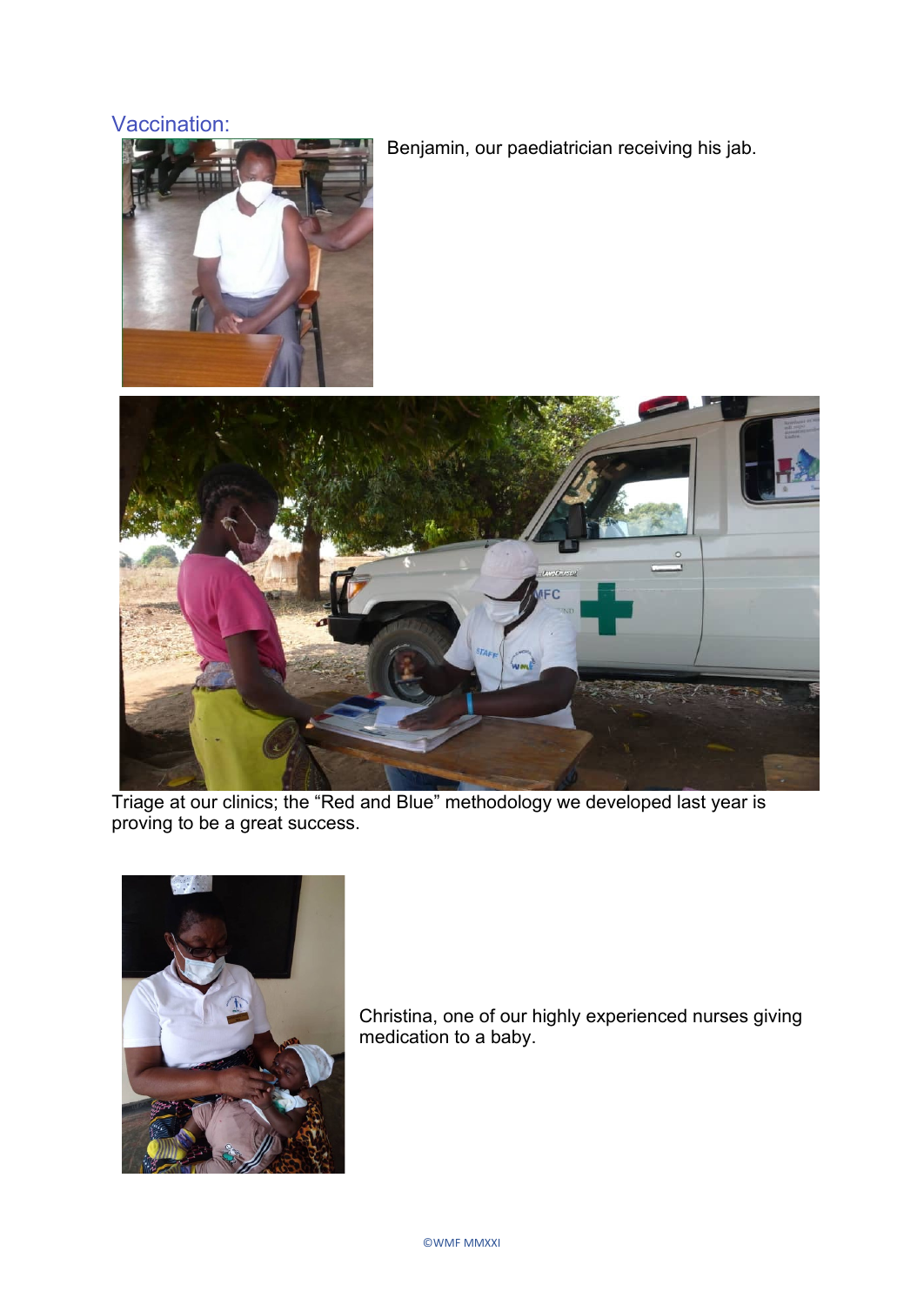## Case study:

## **Hookworm related Cutaneous Larva Migrans**

#### **Patient Particulars**

| Name:               | Feston B.     |
|---------------------|---------------|
| Age:                | 8 years       |
| Sex:                | Male          |
| Weight:             | 22 Kg         |
| <b>HIV Status:</b>  | Unknown       |
| <b>Clinic Site:</b> | <b>Nkhono</b> |

#### **Complaints**

Itchiness and discomfort at his back for more than one month

#### **History of Presenting Complaints**

The boy started complaining of generalised skin itchiness around 4 weeks ago. Two days later, there was a local pruritus at his back and then his friends were able to see some marks at his back which had characteristic meandering, snake-like burrows.

#### **Past Medical History**

No previous hospital admission

#### **Drug History**

Nothing of note

#### **Family and Social History**

The boy is the first born in a family of 3 children. The family moved from Balaka district which is in the southern region of Malawi to Nkhotakota. The father is a fisherman, and the mother is a housewife. The family doesn't have a bathroom and the children take baths in shallow waters of Lake Malawi close to where they live. It is common to encounter stray dogs in these settlements.

#### **Physical Examination**

Generally, the child was stable and not in obvious pain. His body temperature was

36.9⁰C, Respirations of 20 cycles per minute and Pulse rate of 91 beats/minute. His back and feet had serpiginous, erythematous lesions with excoriations and lichenification

#### **Diagnosis**

Hookworm-related Cutaneous Larva Migrans

#### **Management**

Albendazole 400mg daily for 3 days

### **Discussion**

This is a very common condition we see at every clinic. A larva of the cat or dog hookworm *(Ancylostoma brasiliense or caninuim)* is the usual cause of cutaneous larva migrans in most African countries.

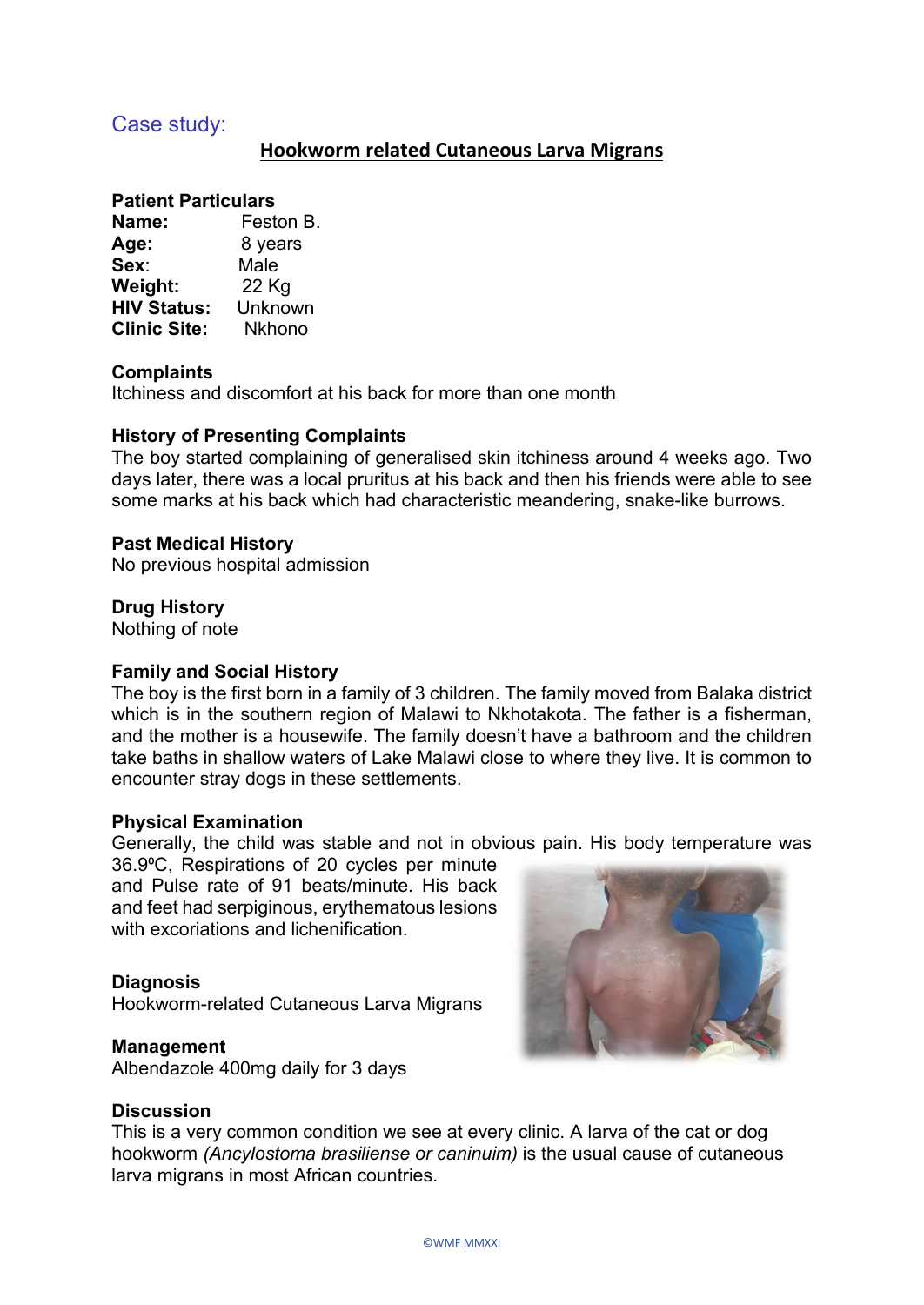- It is the most common tropically acquired dermatosis whose earliest description dates back more than 100 years.
- The condition is endemic in Lake shore areas of Lake Malawi.
- In Lake shore areas where we conduct mobile clinics the condition is common in children who walk barefoot on sandy beaches.

It is mostly a self-limiting skin condition but, in some cases, treatment is indicated if it is persisted and causes discomfort. The boy under discussion needed urgent treatment and proper health education as the condition had cpersisted for more than a month. This is probably due to recurrent infections.

The lesions caused by the larva may itch, sting or be painful. The boy described the sting and painful sensation as unpleasant and disturbed his sleep on most of the days. It is not surprising to see that affected body parts this boy included the back. Children along the Lake in these areas tend to lie on their backs on sandy beaches after enjoying baths in shallow waters of the Lake.

The important part of the management given to the boy and his parents was health education. He was advised to avoid lying, sitting, and walking barefoot on sandy beaches and to cover the ground with an impenetrable material when sitting or lying down.

#### **References**

1. **Norma Saxe, Susan Jassop, Gail Todd.** *Handbook of Dermatology for Primary Care - A Practical Guide to Diagnosis.* Cape Town : Oxford University Press, 2017. ISBN 978 0 19 5761337.

2. **al, David T Robles et.** emedicine. *Medscape.* [Online] Medscape, October 9, 2020. [Cited: April 22, 2021.] htttps://emedicine.medscape.com.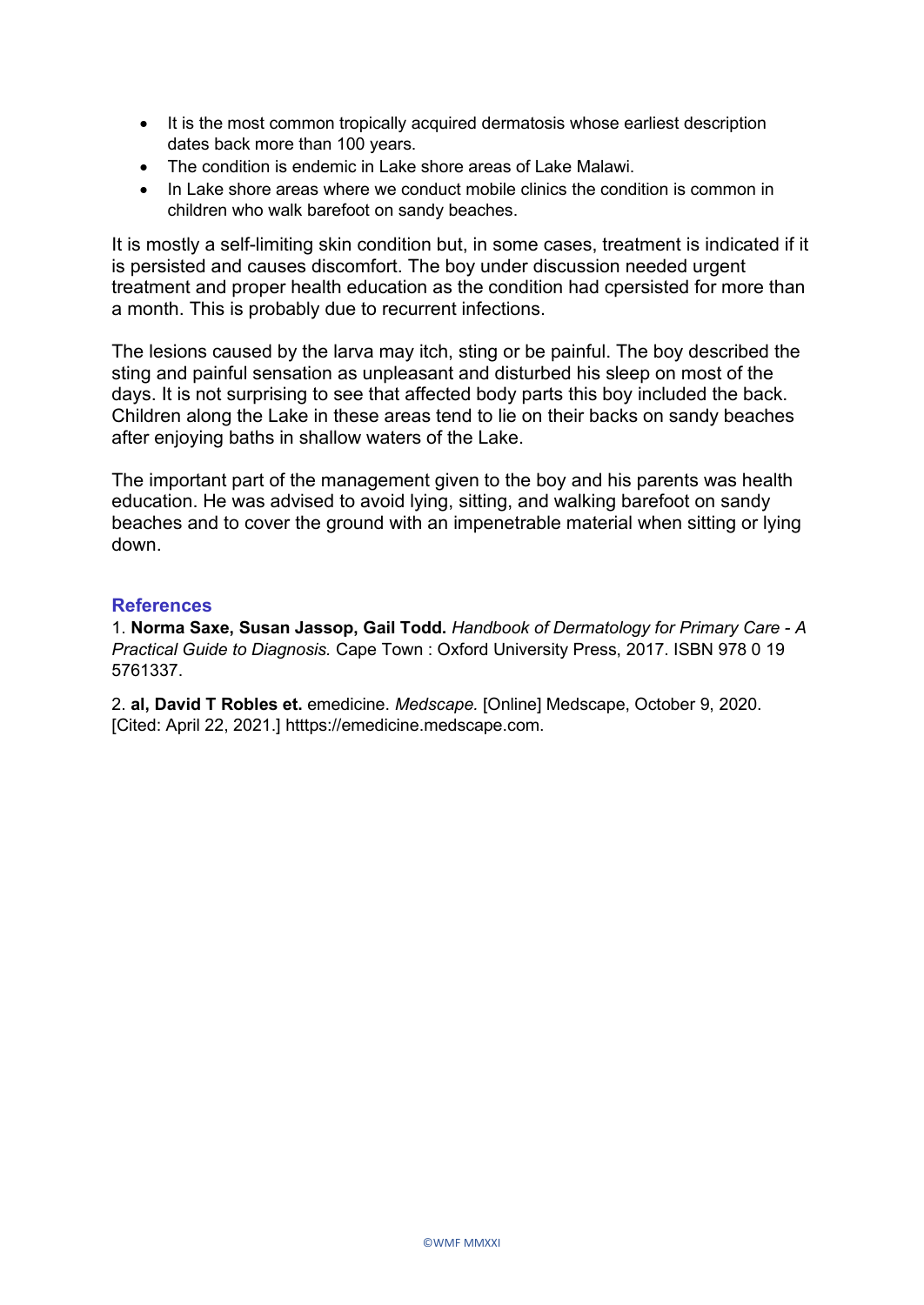### Case study:

## **Asthmatic Attack with Severe Exacerbation**

#### **Patient Particulars**

| Name:               | Aubrey C.    |
|---------------------|--------------|
| Age:                | 14 years     |
| Sex:                | Male         |
| <b>Weight:</b>      | 33 Kg        |
| <b>HIV Status:</b>  | Non-Reactive |
| <b>Clinic Site:</b> | Namakwati    |

#### **Complaints**

Coughing for 7 days Fever for 7 days Difficulties in breathing for 2 days

### **History of Presenting Complaints**

- The child is asthmatic and 7 days prior to the time we saw him he started coughing which was dry in nature.
- He had run out of anti-asthmatic medications.
- Two days prior to the day we saw him he started having shortness of breath but had no obvious noisy breath.

#### **Past Medical History**

Had two previous hospital admissions due to pneumonia and asthmatic attack No previous surgeries

#### **Drug History**

He has been taking Salbutamol tablets daily but had run out of them; he has never used salbutamol inhaler before.

#### **Family and Social History**

He was an only child and his mother died due to HIV related illness when he was 6 years old. Since then, his grandmother has been taking care of him; he is in grade 5 of primary school.

#### **Physical Examination**

He was dyspnoeic with oxygen saturation of 90% on room air. His respiratory rate was 30 cycles per minute. He had no cyanosis and no nasal flaring. His chest examination revealed some chest in-drawings, bilateral wheezes and some crackles. He was pink in conjunctivae and in his palms. Nothing of note was detected on abdominal examination

#### **Differential Diagnosis**

- 1. Asthmatic Attack with Severe Exacerbation
- 2. Sever Pneumonia

#### **Management**

- 1. Ten puffs of salbutamol inhaler through spacer and repeated after 10 minutes
- 2. Amoxycillin 500mg TDS for 5 days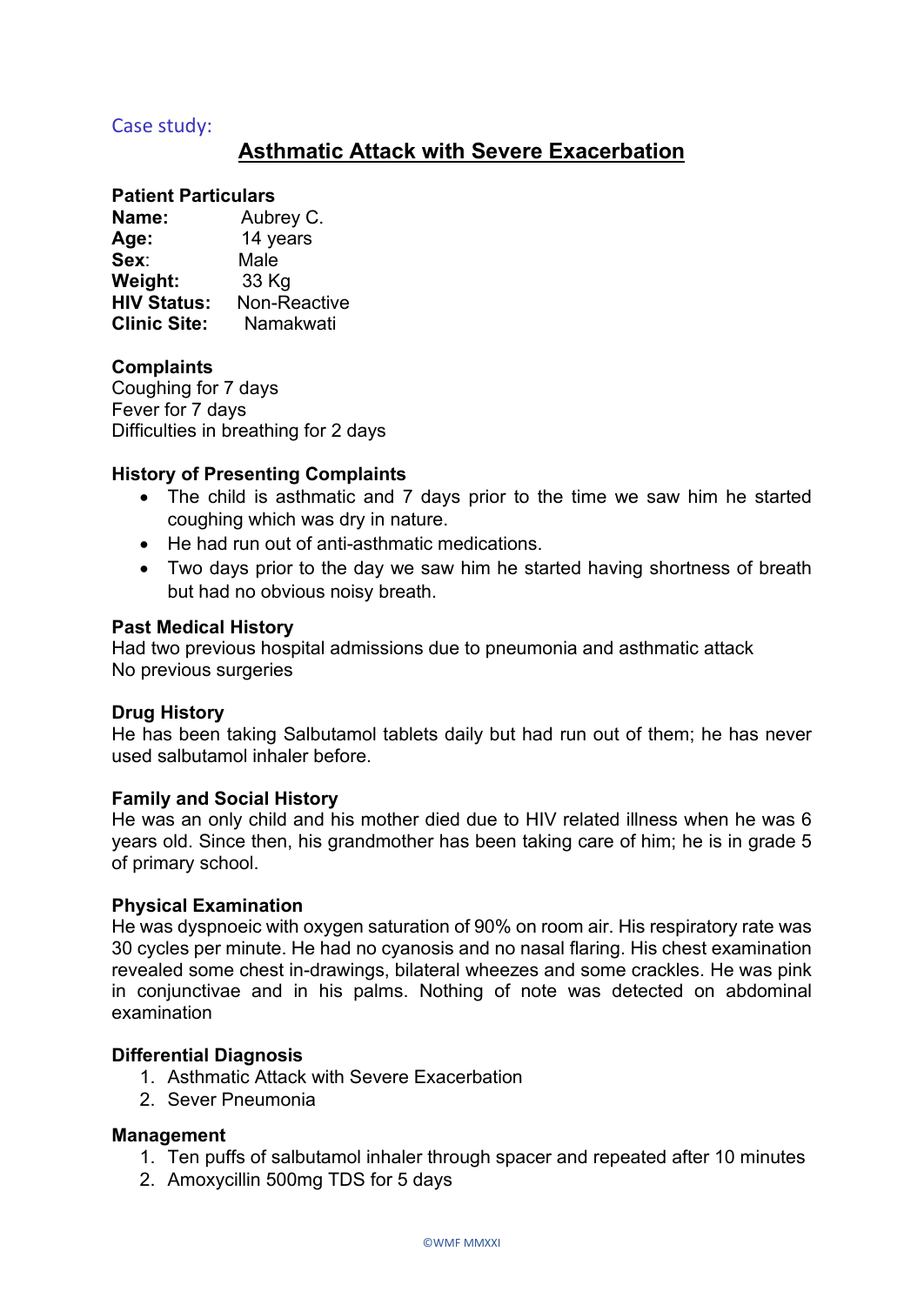- 3. Paracetamol tablets 500mg TDS for 3 days
- 4. Salbutamol inhalers to continue puffs at home
- 5. Prednisolone 30mg OD for 7 days.



We kept the child in a well-ventilated room as a short stay patient to monitor his response to the treatment we gave him.

After the second round of puffs the child was stable and his oxygen saturation on room air picked to 96%.

We continued to keep him in short stay for 3 hours and then he was sent home.

He was taught about inhaler and spacer technique and told to take 2 puffs of salbutamol inhaler 4 hourly for 3 days and when symptoms reappear.

#### **Conclusion**

We have changed our asthma treatment protocol; in the past we followed the traditional regimen in Malawi which is to prescribe Salbutamol tablets. We have now followed the advice of our medical advisers and moved to prescribing inhalers because they are far more effective. It does increase the costs but the benefits to the patient completely justify the extra expense.

At times we have to improvise - at the clinic where we saw the boy we had the inhalers but not the spacers – a simple solution was to use a plastic water bottle which works just as well.

Our protocol is now to manage children with asthma as chronic patients and ensure they come to each 4 weekly clinic to receive their inhalers and other needs.

This will help us monitor them and focus on their individual needs.

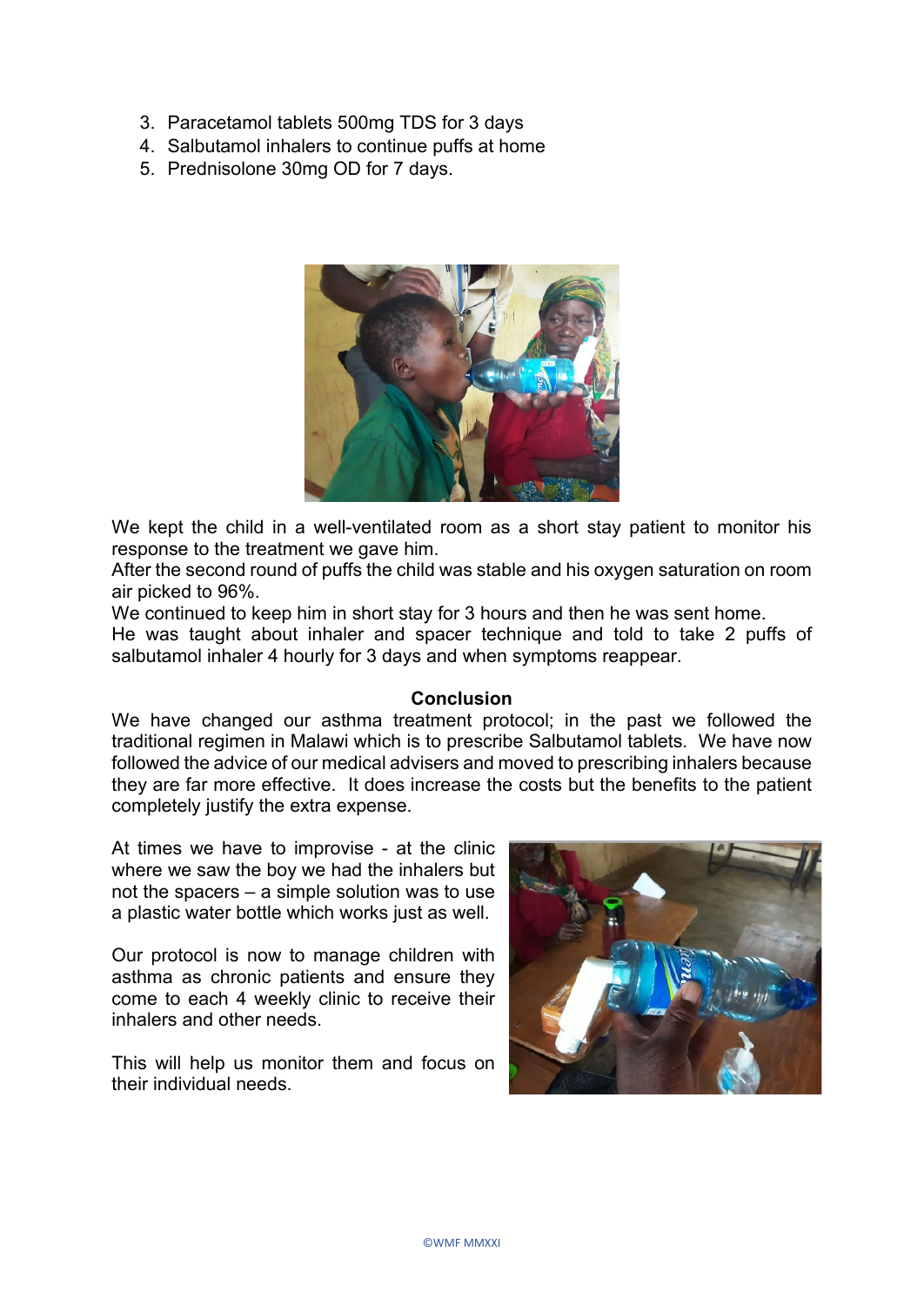## Drug Usage:

| Acyclovir 200mg               | 2,400  | <b>ORS</b>                 | 3,500  |
|-------------------------------|--------|----------------------------|--------|
| Albendazole - 400             | 8,000  | Paracetamol 250mg          | 40,000 |
| <b>Ampicillin Caps</b>        | 28,000 | Paracetamol syrup          | 700    |
| Amoxycillin 250mg Caps        | 44,000 | <b>Phenobaritone Tab</b>   | 36,000 |
| Amoxycillin syrup             | 850    | <b>Praziquantel Tablet</b> | 3,500  |
| <b>BBA cream 100ml</b>        | 2,250  | Prednisolone Tab           | 8,000  |
| Benzathine 2.4 inj            | 350    | Promethazine Inj           | 30     |
| Benzylpenillin 5 inj          | 185    | Quinine Inj                | 30     |
| Calamine lotion 100ml         | 135    | <b>Quinine syrup</b>       | 40     |
| Ciprofloxacin 250mg           | 6,000  | <b>Quinine Tablet</b>      | 2,000  |
| Clarithromycin 500mg          | 5,500  | Salbutamol 4mg             | 2,000  |
| Chloramphenicol Caps 250mg    | 40,000 | <b>Syringes 5cc</b>        | 200    |
| Cloramphenicol Eye Drop       | 2,400  | Syringes 10cc              | 200    |
| <b>Cloxacillin Caps 250mg</b> | 37,000 | <b>Tetra Eye Ointment</b>  | 440    |
| Cloxacillin syrup             | 950    | <b>Urin Dip Stcks</b>      | 4      |
| Cotrimoxazole 480mg           | 40,000 | Ventolin inhaler           | 700    |
| Cotrimoxazole syrup           | 1,000  | <b>Whitefield Ointment</b> | 30     |
| Dexa Eye drops                | 800    | <b>Zinc Tablets</b>        | 1,000  |
| Erythromycin Tab              | 55,000 |                            |        |
| Erythromycin syrup            | 1,150  |                            |        |
| <b>Eusol Sol</b>              | 40     |                            |        |
| <b>Flucloxacillin syrup</b>   | 800    |                            |        |
| <b>Funbact A cream</b>        | 50     |                            |        |
| Gentamycin Eye Drop           | 480    |                            |        |
| Griseofulvin 125mg            | 2,000  |                            |        |
| GV Paint 500ml                | 10     |                            |        |
| Hand sanitiser 100ml          | 900    |                            |        |
| <b>Hydrocortisone Cream</b>   | 200    |                            |        |
| Hemovit Iron syrup            | 250    |                            |        |
| Indomethacine 20mg            | 10,000 |                            |        |
| Ketaconazole tabs 100mg       | 21,000 |                            |        |
| Lignocaine Inj                | 30     |                            |        |
| Methylated spirit             | 40     |                            |        |
| Metronidazole 250mg           | 10,000 |                            |        |
| Metronidazole syrup           | 700    |                            |        |
| Miconazole cream              | 100    |                            |        |
| <b>Multivitamins</b>          | 20,000 |                            |        |
| Multivitamin syrup            | 400    |                            |        |